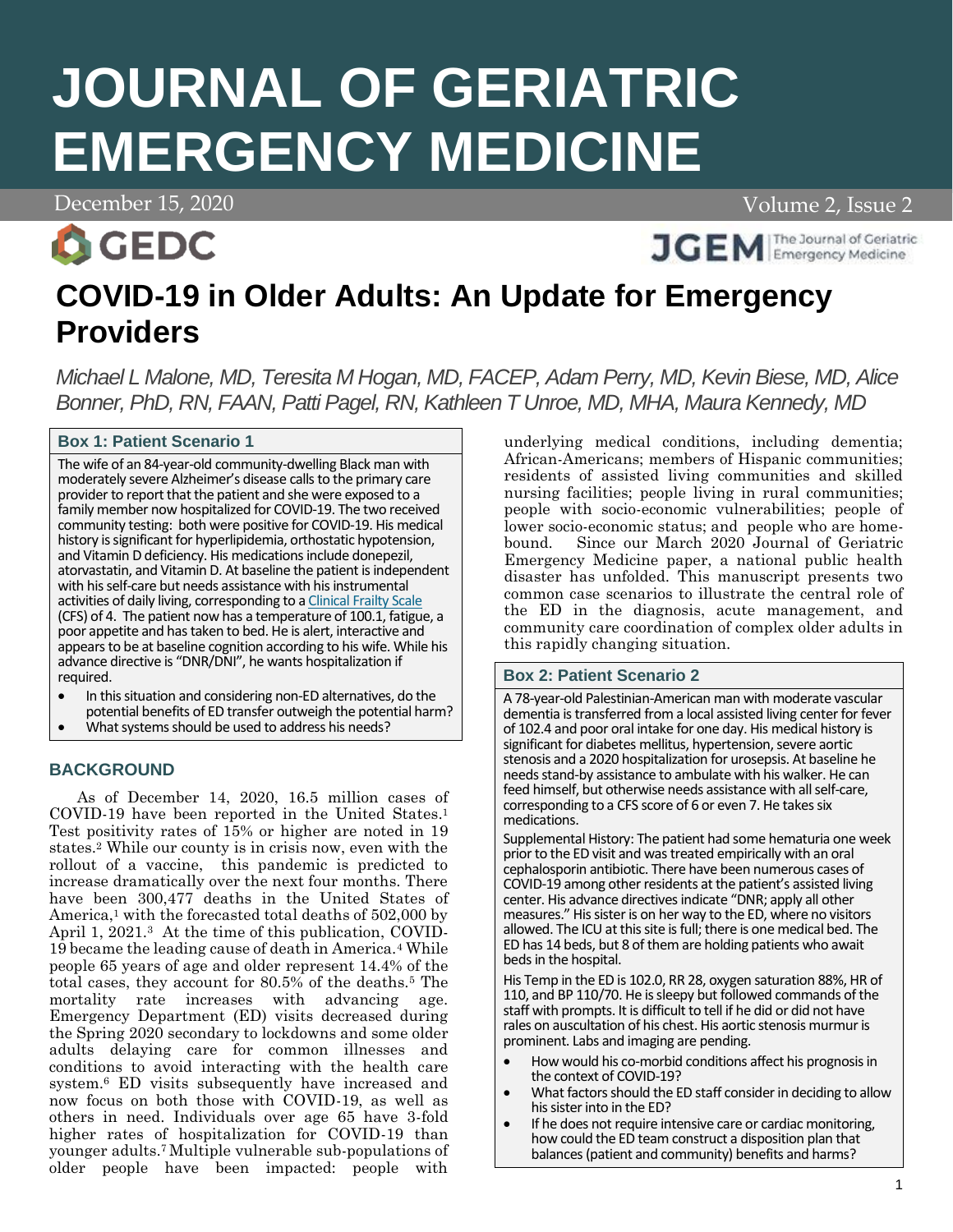# **CLINICAL PRESENTATIONS OF COVID-19 IN OLDER ADULTS**

One of the challenges of diagnosing COVID-19 is the tremendous variation in symptoms and illness severity experienced by those infected with the SARS-CoV-2 virus. Overall, 80 to 90% of individuals are asymptomatic or have a mild illness but a small proportion of patients develop a severe, life-threatening infection causing acute respiratory distress syndrome (ARDS) which can progress to multiorgan failure.<sup>8</sup> Like other members of the Coronaviridae family, SARS-CoV-2 affects the respiratory and gastrointestinal systems.<sup>9</sup> As a result, common symptoms include those seen in viral illnesses (fevers, chills, rigors, myalgias, fatigue), respiratory illnesses (rhinorrhea, sore throat, cough, wheezing, shortness of breath) and gastrointestinal illnesses (nausea, vomiting and diarrhea).<sup>10</sup> It has been demonstrated, in non-COVID-19 infections, that older adults may present with non-specific symptoms such as generalized weakness, falls, or delirium; and without typical symptoms of an infection, such as fever.<sup>11</sup> From a systematic review of studies conducted early in the COVID-19 pandemic, it initially appeared that older adults with COVID-19 usually had common viral symptoms, including fever (83.6%), cough (62.7%) and shortness of breath (25.5%)<sup>12</sup> (See Table 1.)

**Table 1: Presenting Symptoms of COVID-19 Infection Among Older Adults**

| <b>Symptoms</b>                     | Neumann-<br>Podczaska et al <sup>12</sup> | Kennedy/<br>Helfand et al <sup>14</sup> |  |
|-------------------------------------|-------------------------------------------|-----------------------------------------|--|
| Fever                               | 83.6%                                     | 56%                                     |  |
| Cough                               | 62.7%                                     | 50%                                     |  |
| Shortness of breath                 | 25.5%                                     | 51%                                     |  |
| Fatigue*                            | 19.9%                                     | 26%                                     |  |
| Hypoxia (oxygen<br>saturation <90%) | <b>NR</b>                                 | 40%                                     |  |
| Weakness                            | <b>NR</b>                                 | 30%                                     |  |
| Delirium                            | <b>NR</b>                                 | 28%                                     |  |
| Fatigue and Myalgias*               | 8.0%                                      | <b>NR</b>                               |  |
| Myalgias*                           | 4.6%                                      | 12%                                     |  |
| Chest pain/tightness                | 15.3%                                     | 6%                                      |  |
| Sputum production                   | 17.7%                                     | <b>NR</b>                               |  |
| Diarrhea                            | 13.0%                                     | 16%                                     |  |
| Anorexia                            | 8.4%                                      | 15%                                     |  |
| Fall                                | <b>NR</b>                                 | 11%                                     |  |
| Dizziness/syncope                   | <b>NR</b>                                 | 9%                                      |  |
| Sore Throat                         | <b>NR</b>                                 | 6%                                      |  |
| <b>Acute Respiratory</b><br>Failure | <b>NR</b>                                 | 7%                                      |  |
| Abdominal pain                      | <b>NR</b>                                 | 8%                                      |  |
| Headache                            | <b>NR</b>                                 | 6%                                      |  |
| Others                              | 20.6%                                     | 13%                                     |  |

Subsequently, a single center study reported that 24% of older adults diagnosed with COVID-19 in their emergency department (ED) presented with syncope, near syncope or fall as a main symptom, and that fever or respiratory symptoms in these patients were only

incidentally found.13 More recently, a multicenter study conducted across 7 EDs in the United States demonstrated that older adults often lack the common symptoms of COVID-19 infection.<sup>14</sup> Fever, cough, and shortness of breath were present in approximately half of all older ED patients with COVID-19, and nonspecific symptoms were very common, with 30% presenting with generalized weakness, 28% with delirium, 11% with falls and 9% with dizziness or syncope (See Table 1.)<sup>14</sup>

Differences between these studies may be due to institutional guidelines governing who gets tested due to limited test availability and/or lack of provider knowledge that older adults may present with nonspecific symptoms. Older adults may lack the typical symptoms due to physiologic changes associated with aging. For example older adults are less likely to have a fever in response to an infection, secondary to a decrease in basal temperature and a decline in immune system efficacy.<sup>15</sup> This is particularly true for residents of longterm care facilities (LTCF), for which there are specific definitions for fever. <sup>16</sup> (Box 3) Additionally, it is possible that symptoms are present but underreported in individuals with dementia or delirium. Indeed, Kennedy/Helfand et al reported that over a third of patients with COVID-19 associated delirium did not have fever or shortness of breath.<sup>14</sup>

| <b>Box 3: Infectious Disease Society of America</b><br><b>Definition for Fever of Long-Term Care Facilities</b>                                                                                                                |                                                      |  |  |  |
|--------------------------------------------------------------------------------------------------------------------------------------------------------------------------------------------------------------------------------|------------------------------------------------------|--|--|--|
| 1.                                                                                                                                                                                                                             | Single oral temperature >100°F (>37.8°C) or          |  |  |  |
| 2.                                                                                                                                                                                                                             | Repeated oral temperatures >99 °F (>37.5 °C) or      |  |  |  |
| 3.                                                                                                                                                                                                                             | Increase in temperature > 2°F (>1.1°C) over baseline |  |  |  |
|                                                                                                                                                                                                                                | temperature.                                         |  |  |  |
| Timely diagnosis of COVID-19 infection is critical to<br>early initiation of therapy and to prevent disease<br>transmission. Therefore, clinicians must be attentive to<br>these non-specific symptoms and include COVID-19 in |                                                      |  |  |  |

these non-specific symptoms and include COVID-19 in the differential of older adults with generalized weakness, falls, and delirium; especially in those who are 75 years or older, from a long-term care facility or with baseline cognitive impairment.<sup>14,15</sup>

#### **DIAGNOSIS**

It is apparent that neither the presence nor absence of any specific signs or symptoms can accurately identify infection with SARS-CoV-2 virus.<sup>16</sup> Formal laboratory diagnosis is made by reverse transcription polymerase chain reaction testing (RT-PCR). The sensitivity of these tests was primarily evaluated in hospitalized patients with significant illness burden. Tests may fail to detect disease in those with lower antibody levels who express only mild or asymptomatic disease.17 Test accuracy is also dependent on the quality and timing of testing, with false negative testing ranging from 20-67% of patients.18 Studies have not commented on the impact of age on sensitivity of RT-PCR or serologic testing.19 No studies exist on testing sensitivity following the non-specific presentations common in older adults such as delirium or falls.

The median COVID-19 incubation period increases with age and is estimated at 4.0 days (95% CI: 3.5-4.4)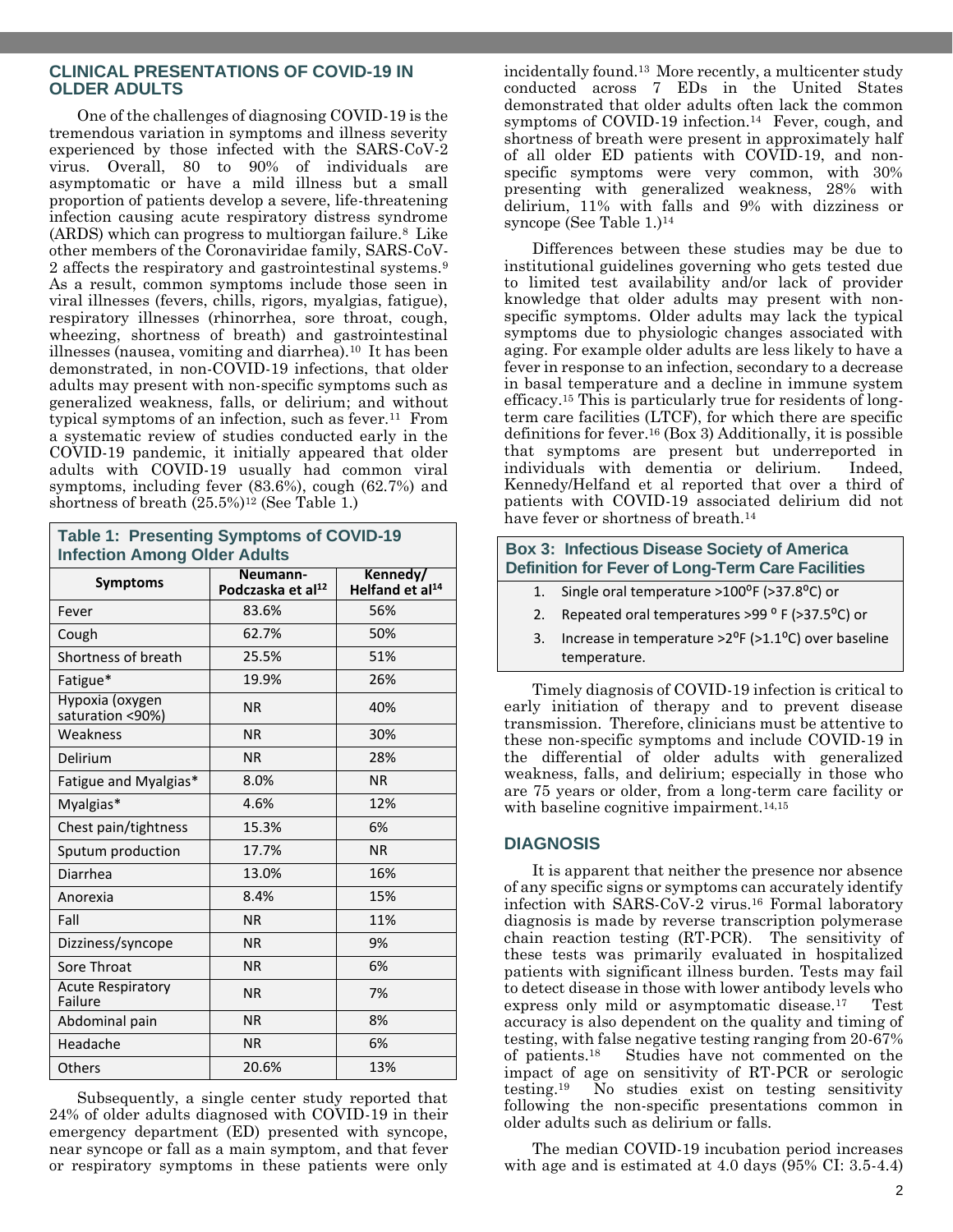in patients aged under 30, 5.8 days (95% CI: 5.6-6.0) for persons aged between 30 and 59, and 7.7 days (95% CI: 6.9-8.4) for persons aged greater than or equal to 60.<sup>20</sup> Transmission does occur during this incubation period. Since older adults can have a longer COVID‐19 incubation period, it is essential to increase suspicion and detection to minimize disease under-diagnosis. Older adults therefore require a longer period of isolation and observation to determine if they are free of disease. This extends the quarantine period in the older adult population from  $14$  to  $17$  days.<sup>21</sup> Since symptom resolution is delayed in the older adult population serial testing may be required to confirm lack of active infection, especially for those in long-term or communal care facilities.<sup>22</sup>

Antibody tests have limited sensitivity for prior infection as the duration of antibody rise is unknown. These tests are therefore of limited utility in any diagnostic framework.

#### **IMAGING**

Chest imaging has been well described in COVID-19 patients. Importantly, radiological changes may not be noted in the first few days of illness. Infection cannot be ruled out without reference to the day of illness.<sup>23, 24</sup>

Computed tomography of the chest is the gold standard for the diagnosis of COVID-19 interstitial pneumonia, showing typical findings in COVID-19 patients regardless of their age. Furthermore, anomalies diagnostic of COVID-19 on CT chest are associated with increased mortality.<sup>26</sup>

#### **LABS**

D-dimer, CD4 cells, and CD cells/D-dimer ratio with cut-off values of 0.65 (mg/L), 268 (cell/ $\mu$ L) and 431 are predictive of severe or critical illness in older adults with COVID-19.<sup>27</sup> Lymphopenia is significantly associated with mortality.<sup>28</sup>

#### *Biomarkers associated with adverse clinical outcomes based on meta-analyses of three independent studies: 29*

- 1. Troponin (> 99th % per test) 13.7 Odds Ratio (OR) on risk of mortality
- 2. D-dimer  $(>l\mu\alpha/L)$  6 OR mortality, 3.4 OR on risk of disease severity
- 3. Lymphopenia (< 0.8 × 109/L ) 2.2 OR mortality, 1.1-3 OR higher level of care, 4.2 OR disease severity
- 4. LDH (> 250 U/L) 3.2 OR mortality, 1 OR higher level of care, 5.5 OR disease severity
- 5. CRP  $( \geq 125 \text{ mg/L})$  4.5 OR mortality, 6.5 OR disease severity
- 6. Creatinine (> 133μmol/L) 2.8 OR mortality
- 7. AST (> 40 U/L) 3.3 OR mortality, 3.6 OR disease severity
- 8. ALT (> 40 U/L) 2.1 OR mortality, 2.1 OR disease severity
- 9. Neutrophils  $(> 8,000/\text{mm}3)$  5.6 OR mortality
- 10. Thrombocytopenia (< 150,000/mm3) 7.3 OR mortality, 1.1 OR higher level of care, 1.8 OR disease severity
- 11. WBC (> 10,000/mm3) 4.3 OR mortality, 3.4 OR disease severity
- 12. Lactate  $(\geq 2)$  a lactate  $\geq 2$  has been demonstrated in other disease processes to be associated with poor outcomes and mortality. If the lactate is  $\geq 4$ , an assessment should be performed for severe sepsis.
- 13. Ferritin (> 300 ng/ml) 9.1 OR mortality.

### **TREATMENT**

Evidence of effective treatment is constantly evolving; therapeutic management remains primarily supportive. No specific treatment modalities exist based on chronologic age. Although older adults are disproportionately affected by COVID-19 and suffer the highest mortality of any demographic, they are also more likely to be excluded from trails seeking to establish treatments or preventative vaccination for COVID-19.<sup>30</sup>

As with all older adults, the principles of geriatric care should be applied early in the care of those with COVID-19 infection. Comorbidities and functional status may play a relevant role in survival and should be assessed. Age and polypharmacy place older adults at high risk of QTc prolongation and therapies that increase risk should be carefully evaluated prior to administration in this population. Nutritional status should be established in older adults with COVID-19.<sup>31</sup> Frail or undernourished patients are candidates for nutritional support.<sup>32</sup> The effects of social isolation, depression, and progression on cognitive impairment must be considered and addressed in all older patients presenting with COVID-19 symptoms or infections.<sup>33</sup> Emergency physicians should consider these important measures part of a comprehensive discharge plan essential to the support of this vulnerable population. Advance care planning and goals of care discussions are both "principles of geriatric care" AND essential in management of older people with COVID-19. Institutional polices and protocols addressing these issues should be deployed to optimize care, decrease repeat ED visits, and both standardize and simplify the discharge process from the ED.

#### **IMPLICATIONS FOR THOSE WITH SOCIAL VULNERABILITIES**

Recent studies have demonstrated that social determinants of health play a major role in morbidity and mortality.<sup>34</sup> Individuals who are unable to pay their rent or mortgage, or who are unable to afford enough food to feed themselves or their family are often unable to purchase needed medications, equipment, or treatments for chronic or acute conditions.

Not all required or recommended COVID-19 interventions involve medical care. Some include equipment or home modifications to adapt a person's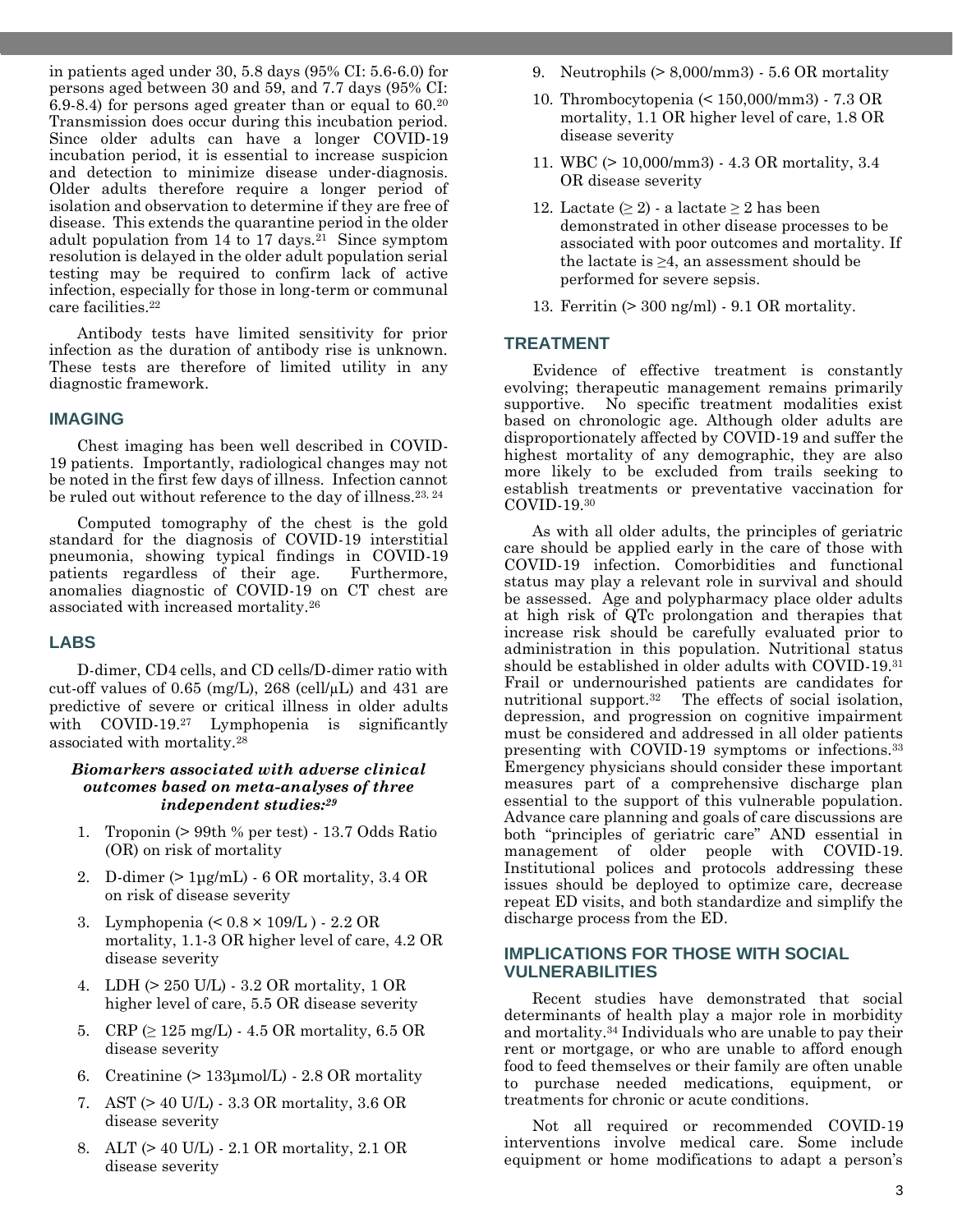living space such as heaters, air conditioners, fixing holes in the floor, railings or bannisters for stairs, LED lighting or other changes. Individuals with limited or fixed incomes may not be able to afford such safety measures.

Twenty-seven percent of U.S. adults over age 60 live alone.<sup>35</sup> Some of these individuals have families that live elsewhere; others do not have social supports or people in their lives that they can count on for financial or care needs. This is in contrast to many other countries in which a higher percentage of the older population lives in extended family households, and family members care for older relatives when needed.

The United States does not have a comprehensive, carefully planned, integrated system of care for people as they age. Health systems, public health agencies, community and social programs are separately administered, regulated, and staffed; workers in one sector are often unaware of programs and services in other sectors. This leads to a lack of coordination, adverse events during care transitions, duplication of services, and wasted resources.<sup>36</sup> It also results in gaps in services and non-medical issues such as transportation being one of the top reasons cited by older adults for failure to keep medical appointments. 37

#### **IMPLICATIONS FOR OLDER ADULTS WITH CO-MORBIDITIES**

Older adults with COVID-19 infections who have multiple comorbid illnesses and underlying uncontrolled medical conditions have a higher rate of admission to the intensive care unit and a higher mortality rate.38 The Clinical Frailty Scale has been used to guide decision-making in older adults who present to the ED with COVID-19.<sup>39</sup> Severe or very severe levels of frailty on the Clinical Frailty Scale on admission to the hospital correlated with prolonged hospitalization and death among a large cohort of older adults with COVID-19 in a United Kingdom/ Italy study early in the pandemic.<sup>40</sup> The Centers for Disease Control (CDC) has listed several conditions which pose increased risk of severe illness (hospitalization, ICU, intubation, or death) from COVID-19.<sup>41</sup> The list includes: cancer, chronic kidney disease, COPD, heart conditions, immunocompromised state, obesity, pregnancy, sickle cell disease, smoking and Type 2 diabetes mellitus. The CDC site does not comment about those who have multiple comorbid conditions.

#### **IMPLICATIONS FOR OLDER ADULTS WITH DEMENTIA**

Older adults with cognitive impairment will pose unique needs when presenting to the ED.<sup>42</sup> The use of personal protective equipment by clinicians may be disorienting for the person with dementia. Dementia increases the risk for delirium during an ED visit.<sup>14</sup> Dementia also lowers the threshold for sensory overload. Distress and disruptive behaviors are common for individuals with dementia during ED visits. These behaviors may represent unmet needs in those with dementia. Most institutions have implemented policies that prevent visitors with the goal of reducing transmission of COVID-19.

No-visitor policies to reduce transmission of COVID-19 is a standard safety policy throughout health care systems during this pandemic. But caregivers for persons with dementia are *not* visitors. <sup>43</sup> Caregivers for older adults are a critical part of the care team. These care partners provide essential medical and emotional support; they can aid in diagnosis and treatment. Caregivers can support care by feeding and mobilizing, alleviating fear and anxiety, assisting with communication, detecting delirium early, and acting as an advocate for the patient. Rehospitalization increases if caregivers are not involved in developing personcentered discharge plans and helping with adherence to treatment plans. EDs should consider the harms and benefits of caregivers being with older patients with cognitive impairment, while acknowledging the caregiver as an essential member of the care team.

Frequent monitoring and clear communication will be important to remind persons with dementia and their caregivers of hygienic practices both in the ED and home care setting. Check with caregivers for alternative plans for care management if the primary caregiver should also become ill.

The Alzheimer's Association has a 24/7/365 Helpline (1-800-272-3900) for care partners and health professionals, and local chapters that can provide additional support and resources (www.alz.org/helpsupport/resources/helpline).

#### **IMPLICATIONS FOR OLDER ADULTS WHO HAVE MENTAL HEALTH NEEDS**

EDs are a major entry point into the mental health care system. People with mental health disorders presenting to the ED have a higher risk of COVID-19 infection than people without them.<sup>44</sup> Severe mental illness, substance use, homelessness, and poor access to care put people at higher risk for COVID-19 complications.<sup>45</sup> Some patients may delay emergency care during the pandemic. CDC reports COVID-19 has been associated with mental health challenges related to the morbidity and mortality caused by the disease and to mitigation activities including social distancing and stay-at-home orders. <sup>46</sup> Unpaid caregivers who care for older adults have a higher incidence of adverse mental and behavioral health conditions compared with others. Promoting coping and resilience, and clear transitions communication should be utilized when managing these persons in the ED.

Care of people with behavioral health concerns and with suspected or confirmed COVID-19 presenting to the ED should include:

- using existing local behavioral health crisis team to mitigate unnecessary visits to the ED.
- ensuring a thorough medical evaluation of people who present with behavioral health crisis.
- discouraging use of restraints.
- evaluating for signs of domestic violence for older adults with intellectual and developmental disabilities.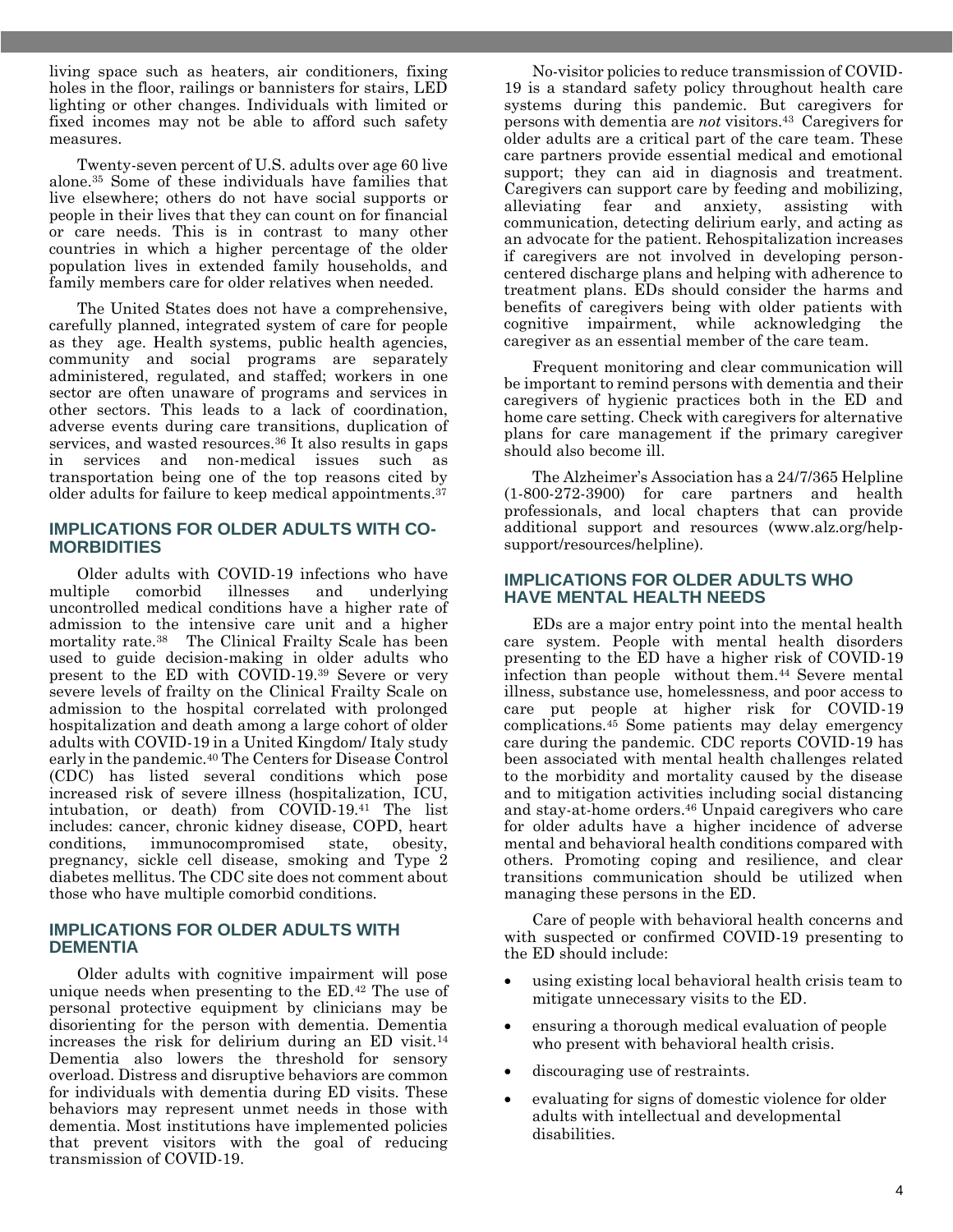- considering the risk/benefit allowing the caregiver at bedside to help with patient history/ alleviate patient anxiety.
- ensuring all behavioral health patients have phone access to community resources.
- collaborating with caregivers to identify caregiver fatigue and provide community resources.<sup>47, 48</sup>

#### **IMPLICATIONS FOR TRANSFERS OF PATIENTS FROM LONG TERM CARE FACILITIES**

Over 42% of COVID019 deaths in the US have occurred in nursing homes or long-term care facilities, an indication of how vulnerable this patient population is to the virus.<sup>49</sup> They are at increased risk of both exposure and serious illness if infected because of their baseline co-morbidities; their congregate-living environment; and receiving prolonged, personal care from staff. In the first well-publicized outbreak in a United States facility, of the 120 residents at LifeCare Center in Kirkland, WA, 63 tested positive for COVID-19; 13 died in the hospital with confirmed COVID-19 and 11 died at the center without results of postmortem testing.<sup>50</sup> Over four dozen staff members were also infected.

Long-term care facilities, including skilled nursing facilities (SNFs) and assisted living facilities, have limited family visitation and curtailed congregate meals and activities within facilities since March 2020. Regular testing of staff has been mandated since August 2020.<sup>51</sup> Despite these measures, outbreaks in facilities continue to occur and track with rates of community spread.<sup>52</sup>

Most SNFs can provide oxygen, IV medications, and nebulizer treatments. Assisted living facilities have less nurse staffing, less clinician presence, and fewer resources to provide care. In an outbreak situation, even facilities that can provide higher levels of care may find it difficult to maintain the staffing needed to care for multiple acutely ill patients. A majority of SNF patients have dementia, with implications for both clinical presentation and ability to communicate. Open communication between clinical providers in the facility and ED staff can avoid some transfers, can aid management of patients in the ED, and can identify patients who could be transferred directly back to the facility for ongoing care.<sup>53</sup>

#### **GOAL SETTING, ADVANCE CARE PLANNING, & PALLIATIVE CARE**

The COVID-19 pandemic has taught us, once again, that acute illness may happen at any time, regardless of underlying conditions or risks. While individuals with certain underlying diagnoses such as diabetes or COPD, as well as those who are older may be at higher risk for more severe disease, younger and previously 'healthy' people have also become seriously ill.

Several national organizations such as Vital Talk, The Conversation Project, The Schwartz Center for Compassionate Care and others have promoted goal setting and advance care planning for people at every age and before they become ill. However, these steps

are often ignored until illness strikes. Moreover, individuals living with dementia or other cognitive challenges may have a somewhat limited ability to make their own independent, thoughtful decisions about their health and care. While some of these older adults may have a designated health care proxy or agent, some do not.

When illness such as COVID-19 happens suddenly and potentially without warning, there is often inadequate time for decision-making about choices such as whether or not to transfer to the hospital or a higher level of care, whether to accept intubation, resuscitation, ventilator support, certain medications, etc.<sup>54</sup> The complexities of these issues may be magnified by limited visitation and social interaction with family members or care partners during the pandemic.

In some cases, it may be possible to give a reasonably accurate prognosis to the person or legally designated decision-maker; in other cases, it may not. The variability in morbidity and mortality has been identified by many health care professionals, including epidemiologists and other public health experts. This has made prognostication difficult to impossible in many cases.

Making decisions to forego certain types of care and life support may be difficult. In particular, moving from aggressive care and treatment to a palliative care model may feel to some people like 'giving up' instead of providing intensive care and services to prevent and manage symptoms and promote comfort and quality of life (https://www.capc.org/). However, with so many COVID-19 cases and surges that are taxing the health care system, providing comprehensive palliative care services to individuals who prefer such care may help meet their needs and may also allow the system to provide more acute and urgent services to those who may benefit most. Documents or guides for decisionmaking in specific settings such as nursing homes are available (http://decisionguide.org/).

#### **TRANSITIONS OF CARE & DISCHARGE CONSIDERATIONS IN THE COVID-19 ERA: RISKS, BENEFITS, & ALTERNATIVES**

Disposition planning is more complex in the COVID-19 era. Providers must consider local transmission and resource limitations in a dynamic assessment of the harms and benefits of admission and discharge. Simultaneously, necessity and regulatory reform have driven rapid innovation in alternatives to admission through nontraditional sites of care, augmented home care, and enhanced transition models.<sup>55</sup>

COVID-19 taxes ED and inpatient resources through increased volume, increased acuity, and sometimes decreased staffing. The hazards of hospitalization are compounded in obvious and subtle ways, most notably with:

- Greater risk, and decreased detection, of delirium due to isolation (no visitor or volunteer policies) and less nursing and provider attention.
- Functional decline due to decreased mobility and PT/OT.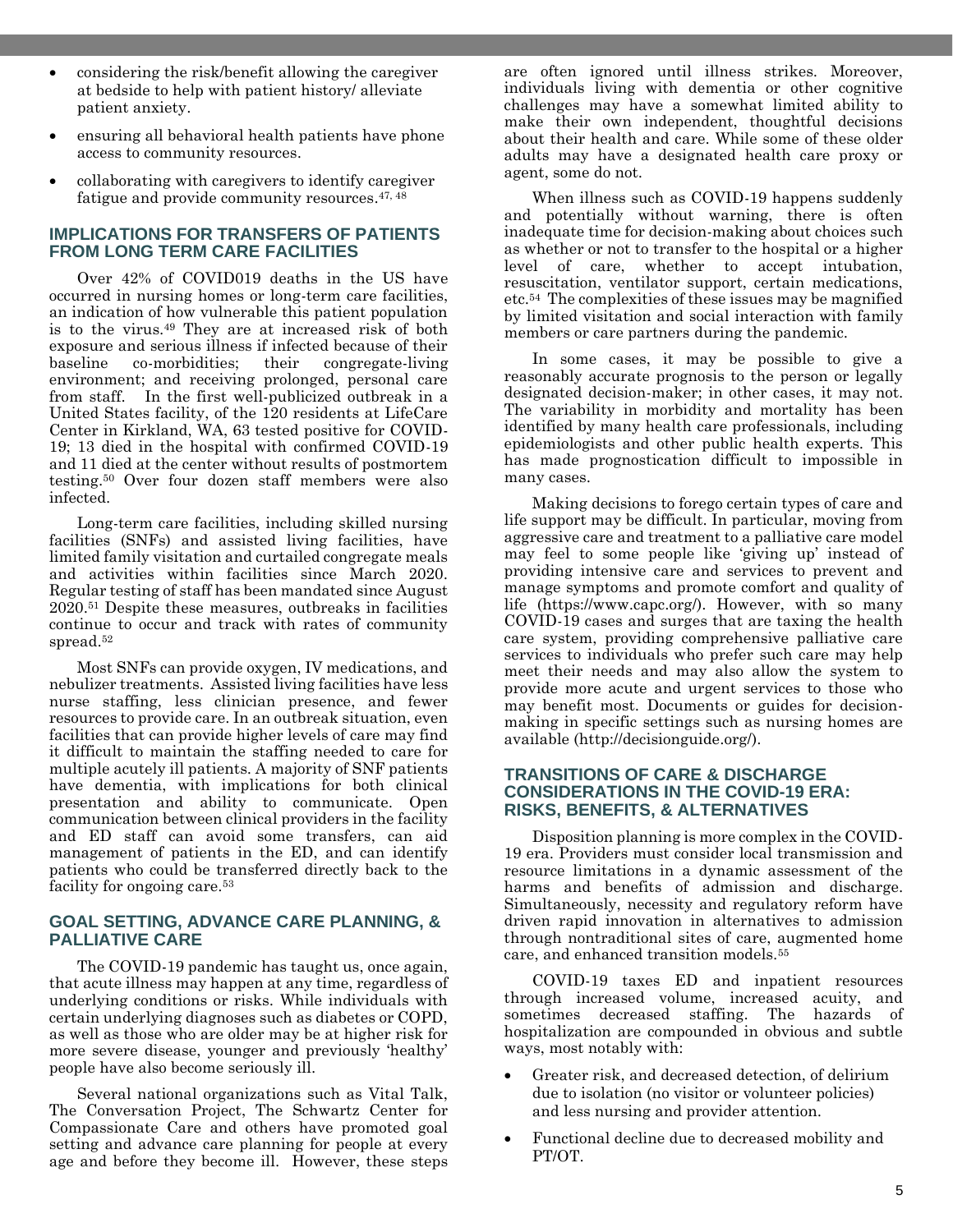- Increased risk of chemical and/or physical restraint use to control distressed behaviors due to limited resources to employ non-pharmacological measures.
- Inpatient transmission of COVID-19 to and from vulnerable older adults.

Hospitalization may offer less benefit as certain diagnostic tests and procedures, formerly readily available to inpatients, may be less available. An enduring benefit to admission is the safety it affords older adults without sufficient outpatient support. This may be more relevant given the disintegration of paid and informal support networks wrought by the pandemic.

The pandemic has expanded post-ED options through expanded access and novel models, including: ED observation units; Transfer to Relief Healthcare Facilities; <sup>56</sup> ED-to-SNF transfer through waiver of the three-day rule; <sup>55</sup> "COVID Recovery Centers" <sup>57</sup> which receive COVID-19-positive patients after ED/hospital care or directly from Long-term care facilities. Transfer of COVID-19 -positive or suspected patients to communal living settings is informed by local and state guidelines governing mitigation efforts summarized in the CMS COVID states toolkit.<sup>58</sup>

Augmented home care and transition models have also expanded. These include hospital-at-home, community paramedicine, and greater telehealth capacity. The CDC stresses the importance of assessing functional capacity and home support in their guidance for implementing home care.59 For discharged COVID-19 patients, systems have initiated specialized transition programs which reduce re-hospitalizations.<sup>60</sup> Many include remote case management, protocolized follow up, and telehealth. For homebound older adults (essentially *all* because of public health restrictions), the expansion of value-based care has incentivized at-risk organizations to assist with ED discharge planning/admission avoidance for complex older adults. 61

Pre-pandemic, hospitalization was often considered the safest disposition the ED could provide. COVID alters this option and illustrates the necessity for a solid transition from the ED to the next site of care. Current realities also dictate shared decision making with patients and/or surrogates regarding the shifting risks, benefits, and alternatives involved in post-ED care planning.

#### **PREVENTING "BOUNCE-BACKS": PATIENTS FROM ASSISTED LIVING FACILITIES (ALF)**

ED staff must understand that all residential care for older people is not the same. In making discharge decisions, ED staff must consider the different levels of care and support that are provided by the institution to which the individual patient is returning. A critical nuance for ED providers is recognition of the special risks and transition needs of ALF residents. Per recent CDC data, COVID infection is very common among ALF residents and carries a mortality rate of 21%.<sup>62</sup> Functional impairment is a strong predictor of morality with COVID-19.63 ALF residents are very likely to return to the ED unless discharge planning includes consideration of outpatient clinical and functional support.

#### *ALFs are not designed to provide the medical or functional support required to manage large numbers of ill and highly contagious older adults:*

- Clinical: ALFs typically have no on-site medical provider, and often no nurse. They do not provide intravenous (IV) therapy, have no pharmacies, and may have difficulty getting oxygen quickly and in sufficient supply.
- Functional: Though ALFs vary, most cannot care for residents who require activities of daily living (ADL) assistance or who cannot walk or stand to transfer. These supports are further diminished by pandemic-related staff shortages.
- Infection Control Challenges: Advanced infection prevention and control measures are difficult to ensure in most ALFs because of the high incidence of cognitive impairment, complicating efforts to prevent transmission with masking and social distancing. Most residents require some hands-on assistance. PPE shortages are common.<sup>64</sup>
- Continuum of Care: Pre-pandemic, the average length of stay in ALFs prior to death or placement in skilled nursing was 2.5 to 3 years. COVID-19 has decreased movement into SNF's, leaving ALFs managing a higher need population with fewer resources.

These vulnerabilities inform ED practices to construct safe transitions. ED providers must assess patients' current functional and medical needs and communicate with the facility to ascertain the ability to provide needed care. ED or hospital administration may regularly communicate with referring facilities to discuss COVID-19 transmission, ALF clinical and support capacity, and ED and hospital resources. Many states have established Regional Rapid Response teams to assist affected facilities. These teams, often tertiarycare based, may be highly leveraged relationships for EDs seeking to coordinate with and support treatmentin-place at local ALFS. 65,66

# **TELE-TRIAGE & TELE-HEALTH**

Many patients fear contracting COVID-19 in the ED and are anxious about ED and hospital-imposed separation from their loved ones. ED avoidance by patients probably accounts for many of the excess deaths in 2020, that is, people not seeking care for heart attacks, strokes, and other serious conditions.67,68 Teletriage and tele-health are critically important tools to help vulnerable patients receive their care at home whenever possible<sup>69</sup> and to know that if they are asked to come to the ED for further care, they should be seen emergently.

#### **Tele-Triage:**

Tele-Triage programs use phone and other technologies to estimate the urgency of the patient's symptoms. A number of health care systems, including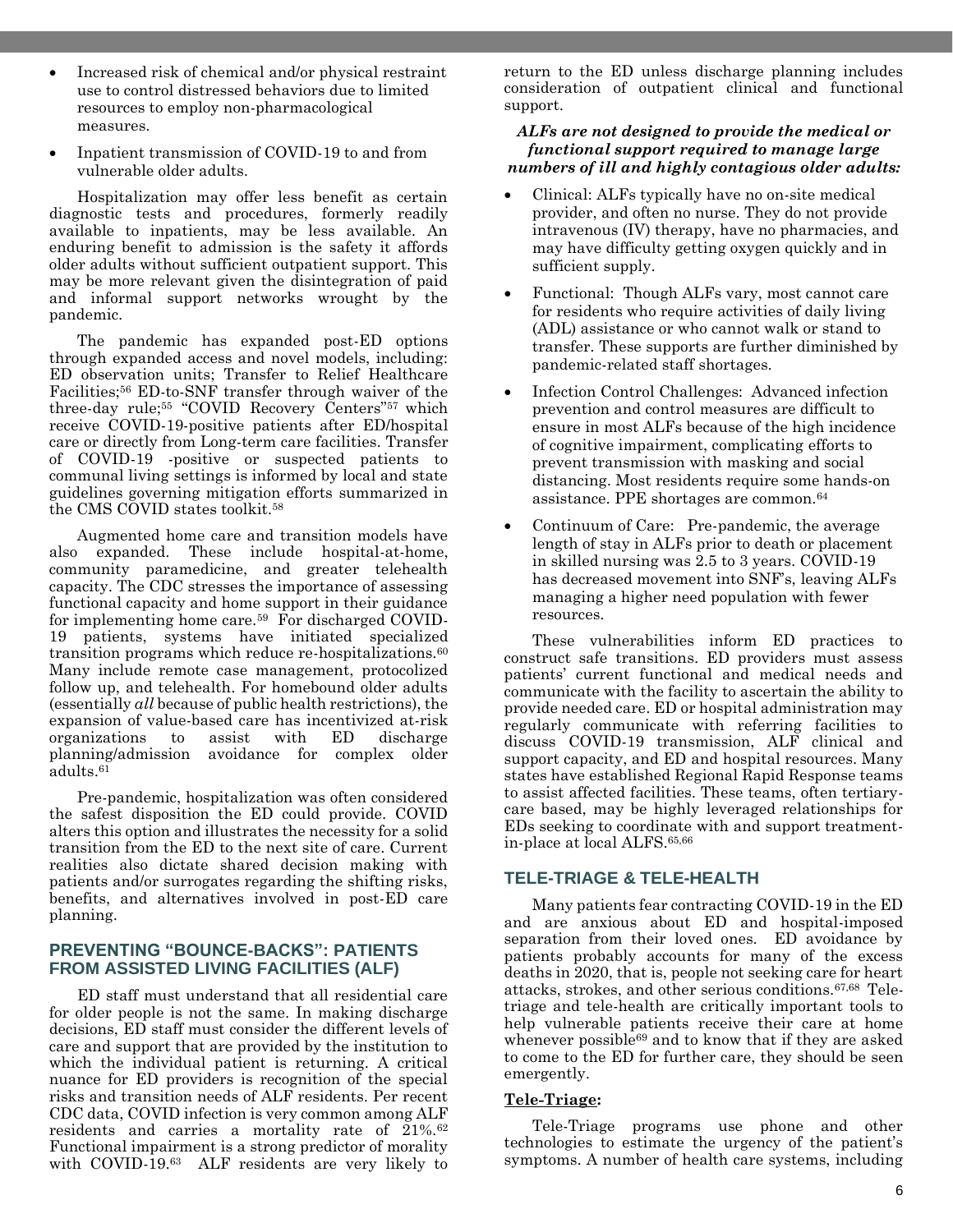Jefferson in Philadelphia, Advocate Aurora Health in Wisconsin and the University of North Carolina, have incorporated tele triage into their acute unscheduled care delivery system.70 Patients can have a video visit with an emergency medicine specialist from their home, car, or triage area of the ED to initiate care and determine if emergency department in - person care is needed. The Emergency Triage, Treat, and Transport (ET3) program, a program of the Center for Medicaid and Medicare Innovations (CMMI), will launch in forty counties January 2021. It will enable payments to providers and EMS to develop options other than transporting to the ED.<sup>71</sup> Tele-triage is ripe to expand as a sustainable manner to make emergency care safer.

#### **Tele-Health:**

Tele-Health is a broad term for health care that supports the patient via telephone or computer interactions. More than triage and care initiation can be accomplished via tele-health platforms. Driven by the imperative to reduce exposures of COVID, and to treat patients where they live whenever possible, a number of leading health care systems including Mayo Clinic, 72 Dartmouth-Hitchcock,<sup>69</sup> and University of Wisconsin Medicine<sup>73</sup> have developed innovative approaches to treating vulnerable patients via tele-health. It is better to move the information than the patient: this is particularly true for patients who frequently experience iatrogenic care transitions, such as skilled nursing and long-term care residents.<sup>53</sup> Importantly, tele-health services are now billable services with reimbursement equivalent to in-person ED provider billing rates.<sup>74</sup> Driven by the need to provide safer and higher value emergency care, now is the time to further develop innovative systems of emergency tele-triage and telehealth. The imperative to treat patients as close to home as possible will remain after the pandemic.

#### **COVID-19 VACCINES**

On December 11, 2020 the U.S. Food and Drug Administration issued an Emergency Use Authorization (EAU) of the Pfizer-BioNTech COVID-19 vaccine.<sup>75</sup> The FDA determined that the totality of data available provides evidence that the Pfizer-BioNTech COVID-19 vaccine may be effective in preventing COVID-19. The data further supports that the known and potential benefits outweigh the known and potential risks. The CDC's Advisory Committee on Immunization Practices added its support for the vaccine shortly afterwards. The two-dose regimen conferred 95% protection against COVID-19 in persons aged 16 years and older.<sup>76</sup> Over 40% of the participants were over age 55 and the age range was from 16- 91 years. The Moderna vaccine will be considered for EAU in late December. Table 2 describes practical issues regarding three COVID-19 vaccines. These initial vaccines will each require two doses, separated by 3 or 4 weeks, based on each manufacturer's recommendations. The most common side effects of the vaccine during all of the clinical trials were local injection site pain, tiredness, headache, muscle pain, chills, joint pain, and fever.75,76,77 These side effects may last several days. More people experienced the side effects after the second dose.

The Pfizer-BioNTech vaccine is contraindicated in individuals with a known history of a severe allergic reaction to any component of the Pfizer-BioNTech COVID-19 vaccine.<sup>78</sup> Appropriate medical treatment used to manage immediate allergic reactions must be immediately available in the event of an acute anaphylactic reaction following vaccine administration. Older adults included in the Pfizer-BioNTech<sup>76</sup> and in the AstraZenica- Oxford<sup>77</sup> trials were less likely to have local pain at the injection site, and likewise were less likely than younger adults to report feeling feverish, muscle aches and headaches.

| Table 2: Practical Points on 3 COVID-9 Vaccines |                                                                                         |                                                             |                                                                                                                                                               |  |  |
|-------------------------------------------------|-----------------------------------------------------------------------------------------|-------------------------------------------------------------|---------------------------------------------------------------------------------------------------------------------------------------------------------------|--|--|
|                                                 | Pfizer                                                                                  | <b>Moderna</b>                                              | AstraZenica-<br>Oxford                                                                                                                                        |  |  |
| Design:                                         | Messenger<br><b>RNA</b><br>technology                                                   | Messenger<br><b>RNA</b><br>technology                       | Based on a<br>chimpanzee<br>adenovirus<br>vectored<br>vaccine with<br>spike<br>protection.                                                                    |  |  |
| <b>Dosage</b><br><b>Nuances:</b>                | Two doses,<br>3 weeks<br>apart                                                          | Two doses,<br>4 weeks<br>apart                              | Probably two<br>does, 4<br>weeks apart                                                                                                                        |  |  |
| Storage:                                        | Ultracold<br>Minus 70<br>Celsius dry<br>ice deep<br>freeze<br>cooler                    | Frozen at<br>Minus 20<br>Celsius                            | Refrigerated                                                                                                                                                  |  |  |
| <b>Refrigeration:</b>                           | No more<br>than 5 days                                                                  | One month                                                   | Yes                                                                                                                                                           |  |  |
| Safety:                                         | Pain at<br>injection<br>site, fatigue,<br>chills, fever.<br>No serious<br>side effects. | Pain at<br>injection<br>site, muscle<br>aches,<br>headache. | Pain (20-<br>35%) fever,<br>muscle aches<br>less likely in<br>older adults.<br>Fatigue or at<br>least one<br>systematic<br>symptom in<br>65% older<br>adults. |  |  |
| <b>Effectiveness:</b>                           | <b>Over 90%</b><br>Among $652$<br>94%<br>effective                                      | 95%<br>Duration of<br>immune<br>response 4<br>months.       | Up to 90%,<br>depending<br>on dose.<br>Studied in<br>240 adults<br>age >70<br>without<br>severe co-<br>morbidities.                                           |  |  |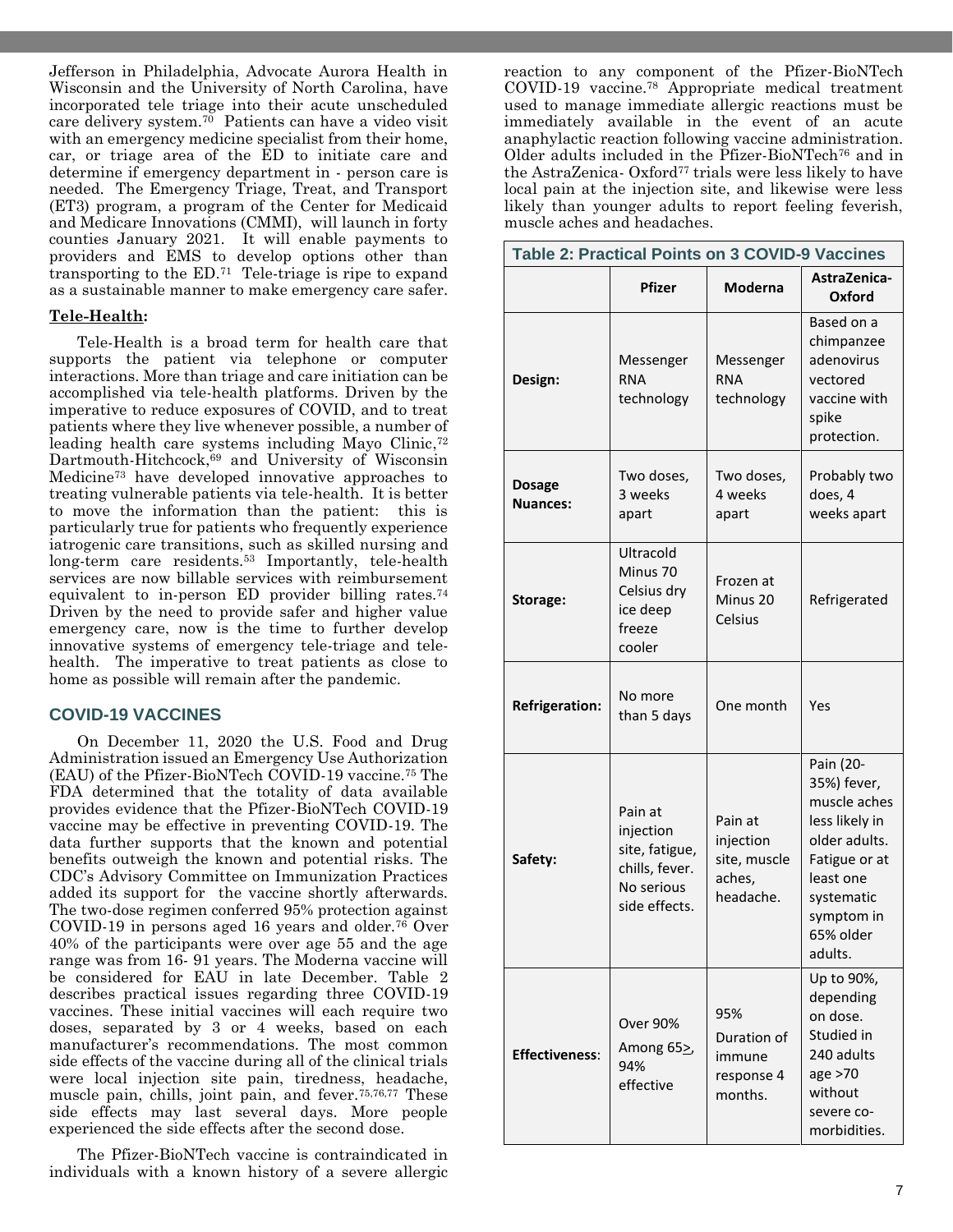Older adults included in the two published trials were healthy and without severe or uncontrolled medical co-morbidities. 76,77 Those with a CFS of 4 or greater were excluded from the AstraZenica- Oxford

trial. The Pfizer-BioNTech study did not use the term frailty in its description of the participants. This seriously limits our knowledge of the safety and efficacy of the vaccine on most older people living in long-term

care who, in general, would have a CFS score of 5 or greater (i.e., dependent for most ADL needs). The Advisory Committee on Immunization Practices' Interim Recommendations for allocating initial supplies of the COVID-19 vaccine defined health care workers and long- term care residents as the priority populations for the initial Phase 1a of the COVID-19 vaccine.<sup>79</sup> Due to the exclusion of populations with frailty in the trials it is unknown how frail and vulnerable older adults will respond to the vaccine.

Additional information on the COVID-19 vaccine is described on the CDC website.<sup>80</sup> A few points deserve comment. The first in the series of the two recommended dosages of these vaccines will not result in immediate immunity. The antibody response to the Astra-Zenica Oxford COVID-19, for example, was measured at 30 days. Those who received a second shot had better immunity than those who received only one dose. Those who receive the vaccine will need to continue to wear a mask, use social distancing practices, and to wash their hands regularly.<sup>81</sup> We do not yet have full information if the COVID-19 vaccine protects against asymptomatic infections and possible viral shedding. Health care workers and residents of long- term care facilities who receive the COVID-19 vaccine will need to continue to follow CDC guidance regarding infection protection measures. While the published trials describe results of participants over 60 and 120 days, there is no current evidence on the duration of protection. In short, while the vaccine provides hope for a mitigation of this pandemic, careful immunization safety monitoring following vaccination will guide public health officials. ED providers should be aware of the CDC Immunization Safety Office and the Vaccine Adverse Event Reporting System.<sup>82</sup>

Plans for widespread population vaccination are developing daily. Hospitals and other health care sites are currently stocking vaccine for use in their workers. CVS Health and Walgreens have partnered in the distribution efforts with plans to vaccinate more than 3 million residents of nursing homes and other long-term care facilities.



#### **Box 4: Patient Scenario 1 Follow-Up**

**Q1: In this situation and considering non- ED alternatives, do the potential benefits of ED transfer outweigh the potential harm?** 

**A1:** Inquire further to define the social support in place to assist this couple who have COVID-19 concurrently. Is there enough food and supplies in the home to allow for care to continue in this setting? Are there family members available to drop off food (using social distancing) at the front porch? Is the wife able to manage the extra caregiving roles that the patient will require? A tele- health visit could further guide the assessment of this patient by identifying how he interacts with the provider, his attention and level of consciousness, as compared to his baseline. Hospital at Home or Community Paramedicine may be considered in some communities. In this case, we recommended ED evaluation, however the patient's wife chose to hold off. We followed the patient carefully.

#### **Q2: What systems should be used to address his needs?**

**A1**: Home health could be accessed to assess the patient's needs over time. Since the patient is home bound, a face-toface visit can be conducted by telehealth during the pandemic. His pulse oximetry can be monitored on his home nursing visits. Home oxygen can be implemented if required. Regular check ins with the primary provider and her/ his office can monitor the patient's needs. In short, home care, home oxygen and tele- health are systems-based strategies to address the continued needs of vulnerable home-bound older adults who have COVID-19 and remain clinically stable.

#### **KEY POINTS FOR ED PROVIDERS**

- 1. Projections for continued high mortality from COVID-19 will extend into the first quarter of 2021 with older adults being particularly vulnerable.
- 2. Comorbid health conditions and frailty are risk factors for poor outcomes of hospitalization, the need for mechanical ventilation, ICU care, and death.
- 3. Older adults who live in long- term care settings are a particular risk during the COVID-19 pandemic.
- 4. A negative COVID-19 screening test does not rule out COVID infection in a symptomatic older adult.
- 5. About a quarter of older adults with COVID-19 present to the ED with delirium.
- 6. Tele-health and home-based programs provide additional care options for ED providers, beyond admitting the older COVID-19 patient to the hospital.
- 7. Collaboration with community long-term care settings can prevent the need to transfer older residents to the ED and can support safe care transitions from the ED and hospital during the pandemic.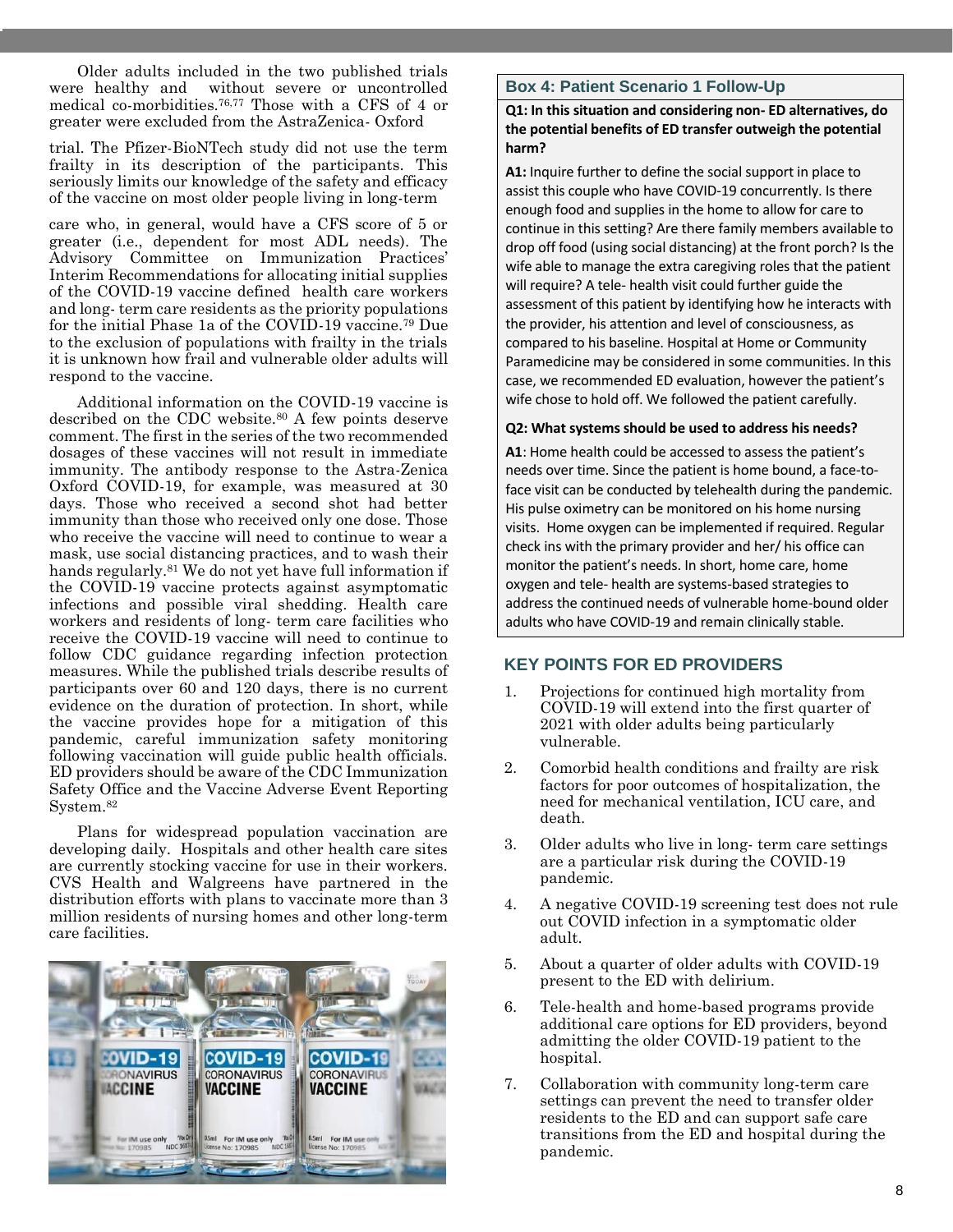- 8. The COVID-19 vaccine will be implemented in long term care settings, although clinical trials excluded older adults with frailty and multiple comorbid illnesses.
- 9. The CDC has a safety monitoring system to monitor the post-release side effects of those who receive the COVID-19 vaccine.
- 10. The individual's wishes and preferences should always guide healthcare decisions, including in the context of COVID-19 infection.

# **Box 5: Patient Scenario 2 Follow-Up**

#### **Q1: How would his co-morbid conditions affect his prognosis in the context of COVID-19?**

**A1:** We do not have enough information to know if the patient has COVID-19 or not. His lab tests are pending. It would be reasonable to assume that he has sepsis perhaps related to a urinary tract infection. There is no information provided on the prevalence of COVID-19 in his community. His co-morbid illnesses include dementia, valvular heart disease, a prior admission for urosepsis and a recent episode of hematuria (with no information on the cause). His need for assistance with selfcare adds to his vulnerability during an acute illness. His level of consciousness is noted as "sleepy": if this is new or abnormal for him, it may indicate delirium and he should be assessed further. The compounding of his multiple medical illnesses and his dementia make his prognosis worse. The CFS can guide clinicians in the clinical assessment and risk for poorer outcomes of older adults with COVID-19. The patient's values, goals and wishes as defined by his decision-maker can guide his care.

#### **Q2: What factors should the ED staff consider in deciding to allow his sister into in the ED?**

**A1:** The decision to have the sister come to his bedside in the ED would be guided by local policies. It is essential to determine if he has decisional capacity (based on the pre-morbid description, it seems unlikely.) If he does not, it is essential to determine the correct decision-maker. Once identified, the ED staff would elicit the patient's goals in the context of his medical condition. His treatment plan would then align with his goals and preferences. Many ED sites have integrated with palliative care using telehealth tools early in the course of care. The patient's sister may feel helpless and anxious during the time of his ED workup and while test results are pending. She may feel frustrated and angry that her loved one is sick and completely alone. The ED staff can express support for the patient and his sister.

#### **Q3: If he does not require intensive care or cardiac monitoring, how could the ED team construct a disposition plan that balances (patient and community) harm and benefit?**

**A1:** This patient with life-limiting illness has unmet palliative care needs. The ED provider or system may begin to address these by identifying the correct substitute decision maker, initiating a goals of care discussion, and aggressively treating symptoms. Decisions regarding admission or utilization of other resources during times of scarcity are best made per pre-considered protocols, not by individual providers on a case-by-case basis.

# **CONCLUSION**

The ED is the transition zone between community and health care resources during this historic COVID-19 pandemic. Older adults have been particularly vulnerable during this pandemic. Systems-based practices can help to coordinate care during this critical time.

# **ACKNOWLEDGMENTS**

**Co-Editors in Chief**: Michael L. Malone, MD and Teresita M. Hogan, MD, FACEP

**Conflict of Interest**: Michael L. Malone owns stock in Abbott Labs and AbbVie.

The authors would like to thank West Health and The John A. Hartford Foundation for their support of the Geriatric Emergency Department Collaborative (GEDC.) The authors thank Stephanie Steger for her administrative support.

# **MISSION**

Improve emergency health care for older adults by providing open access, peer-reviewed, quality education and dissemination platform giving providers in all disciplines the evidence they need to enhance emergency care of older adults.

# **AFFILIATIONS**

Kevin Biese, MD University of North Carolina Medical School

Alice Bonner, PhD, RN, FAAN Institute for Healthcare Improvement

Teresita Hogan, MD, FACEP University of Chicago Medical Center

Maura Kennedy, MD Harvard Medical School

Michael L, Malone, MD Advocate Aurora Health

Patti Pagel, MSN RN GCNS-BC Advocate Aurora Health

Kathleen Unroe, MD, MHA Indiana University School of Medicine IU Center for Aging Research, Regenstrief Institute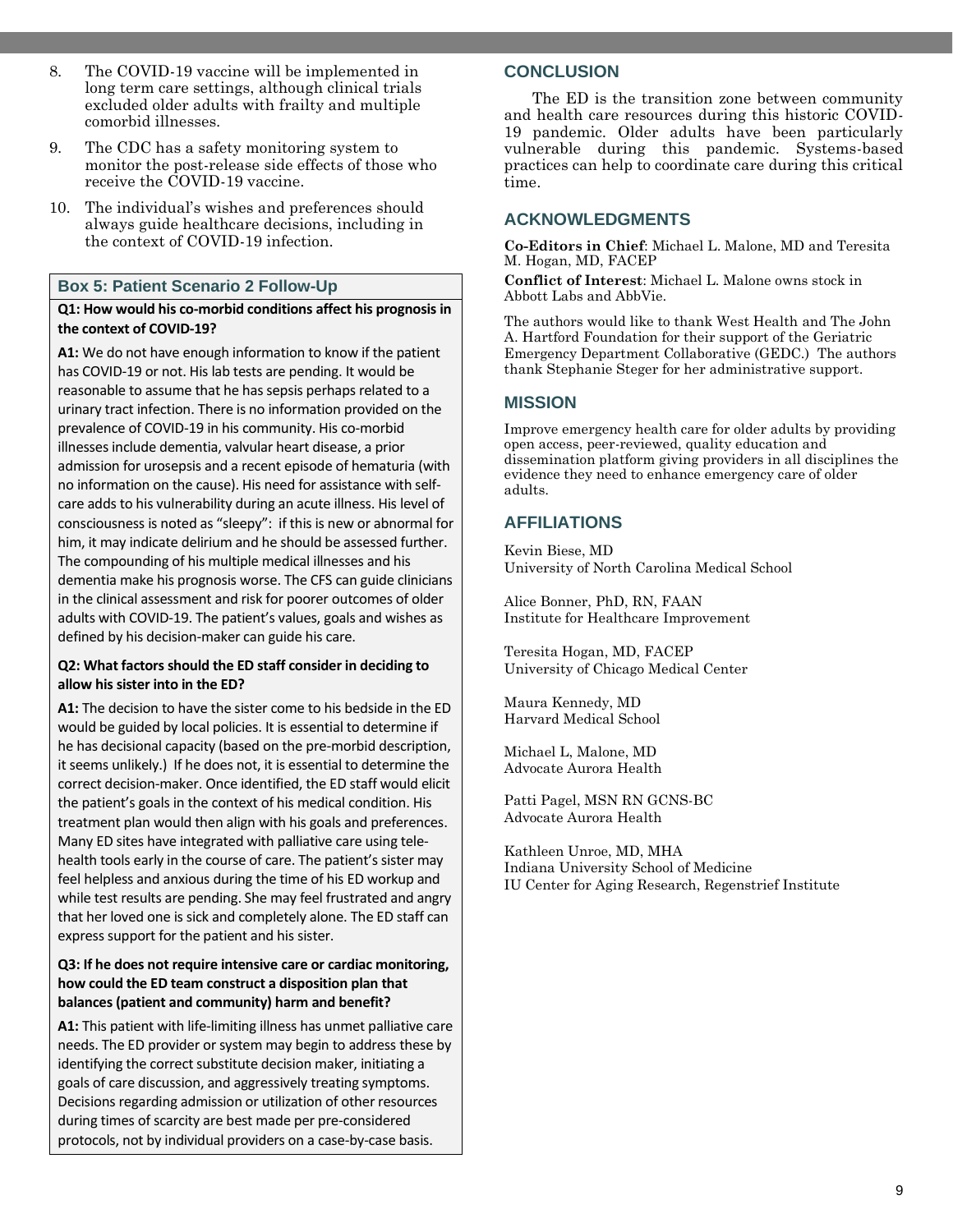### **REFERENCES**

- 1. COVID Resource Center Johns Hopkins University & Medicine (online). Available at https://coronavirus.jhu.edu/. Accessed December 14, 2020.
- 2. COVID Resource Center Johns Hopkins University & Medicine (online). Available at https://coronavirus.jhu.edu/testing/tracker/overview. Accessed December 14, 2020.
- 3. COVID-19 Projections. Institute for Health Metrics and Evaluation of the University of Washington (online). Available at https://covid19.healthdata.org/united-states-ofamerica?view=total-deaths&tab=trend. Accessed December 14, 2020.
- 4. COVID-19 Results Briefing: The United States of America, December 10, 2020. Institute for Health Metrics and Evaluations of the University of Washington (online). Available at http://www.healthdata.org/sites/default/files/files/Projects/C OVID/briefing\_US\_2020.12.04\_.pdf. Accessed December 10, 2020.
- 5. Center for Disease Control and Prevention. CDC COVID Tracker. Demographic trends of CIVID-19 cases and deaths in US reported to CDC. Available at https://covid.cdc.gov/covid-data-tracker/#demographics. Accessed December 10, 2020.
- 6. Jeffery MM, D'Onofrio G, Paek H, et al. Trends in Emergency Department Visits and Hospital Admissions in Health Care Systems in 5 States in the First Months of the COVID-19 Pandemic in the US. JAMA Intern Med. 2020;180(10):1328–1333. doi:10.1001/jamainternmed.2020.3288
- 7. COVID-NET. A weekly summary of US COVID-19 hospitalization data. Available at https://gis.cdc.gov/grasp/COVIDNet/COVID19\_3.html. Accessed December 10, 2020.
- 8. Tabata S,Imai K, Kawano S, et al. Clinical characteristics of COVID-19 in 104 people with SARS-CoV-2infection on the Diamond Princess cruise ship: a retrospective analysis. Lancet Infect Dis 2020;20(9): 1043-50. Available at https://www.thelancet.com/journals/laninf/article/PIIS1473- 3099(20)30482-5/fulltext.
- 9. Minodier L, Masse S, Capai L, et al. Clinical and virological factors associated with gastrointestinal symptoms in patients with acute respiratory infection: a two-year prospective study in general practice medicine. BMC Infect Dis. 2017;17(1):729. Epub 2017 Nov 22.
- 10. Human infection with 2019 Novel Coronavirus Case Report Form Available at [https://www.cdc.gov/coronavirus/2019](https://www.cdc.gov/coronavirus/2019-ncov/downloads/pui-form.pdf) [ncov/downloads/pui-form.pdf.](https://www.cdc.gov/coronavirus/2019-ncov/downloads/pui-form.pdf) Accessed December 14, 2020.
- 11. Limpawattana P, Phungoen P, Mitsungnern T, et al. Atypical presentations of older adults at the emergency department and associated factors. Arch Gerontology and Geriatrics 2016; 62: 97-100. Available at [https://doi.org/10.1016/j.archger.2015.08.016.](https://doi.org/10.1016/j.archger.2015.08.016) Accessed December 14,2020.
- 12. Neumann-Podczaska A, Al-Saad SR, Karbowski LM, et al. COVID 19 - Clinical Picture in the Elderly Population: A Qualitative Systematic Review[J]. Aging and disease, 2020, 11(4): 988-1008.Available at [http://www.aginganddisease.org/EN/10.14336/AD.2020.0620](http://www.aginganddisease.org/EN/10.14336/AD.2020.0620#1) [#1.](http://www.aginganddisease.org/EN/10.14336/AD.2020.0620#1) Accessed December 14, 2020.
- 13. Chen T, Hanna J, Walsh EE, et al. Syncope, Near Syncope, or Nonmechanical Falls as a Presenting Feature of COVID-19. *Ann Emerg Med*. 2020;76(1):115-117. doi:10.1016/j.annemergmed.2020.04.037
- 14. Kennedy M, Helfand BK, Gou, RY et al. Delirium in older adults with COVID-19 presenting to the Emergency

Department. JAMA Netw Open. 2020;3(11):e2029540. doi:10.1001/jamanetworkopen.2020.29540.

- 15. Perry A, Macias Tejada J, Melady D. An Approach to the Older Patient in the Emergency Department. Clin Geriatr Med. 2018 Aug;34(3):299-311. doi: 10.1016/j.cger.2018.03.001. Epub 2018 Jun 11. PMID: 30031418.
- 16. Struyf T, Deeks JJ, Dinnes J, et. al. Cochrane COVID-19 Diagnostic Test Accuracy Group. Signs and symptoms to determine if a patient presenting in primary care or hospital outpatient settings has COVID-19 disease. Cochrane Database Syst Rev. 2020 Jul 7;7(7):CD013665. doi: 10.1002/14651858.CD013665. PMID: 32633856; PMCID: PMC7386785.
- 17. Deeks JJ, Dinnes J, Takwoingi Y. et al. Cochrane COVID-19 Diagnostic Test Accuracy Group. Antibody tests for identification of current and past infection with SARS-CoV-2. Cochrane Database Syst Rev. 2020 Jun 25;6(6):CD013652. doi: 10.1002/14651858.CD013652. PMID: 32584464; PMCID: PMC7387103.
- 18. Wiersinga WJ, Rhodes A, Cheng AC, et al. Pathophysiology, Transmission, Diagnosis, and Treatment of Coronavirus Disease 2019 (COVID-19): A Review. JAMA. 2020 Aug 25;324(8):782-793. doi: 10.1001/jama.2020.12839. PMID: 32648899
- 19. Lithander FE, Neumann S, Tenison E, et al. COVID-19 in older people: a rapid clinical review. Age Ageing. 2020 Jul 1;49(4):501-515. doi: 10.1093/ageing/afaa093. PMID: 32377677; PMCID: PMC7239238.
- 20. Dai J, Yang L, Zhao J. Probable Longer Incubation Period for Elderly COVID-19 Cases: Analysis of 180 Contact Tracing Data in Hubei Province, China. Risk Manag Healthc Policy. 2020 Aug 11;13:1111-1117. doi: 10.2147/RMHP.S257907. PMID: 32848488; PMCID: PMC7429221.
- 21. Kong TK. Longer incubation period of coronavirus disease 2019 (COVID-19) in older adults. Aging Med (Milton). 2020 May 22;3(2):102-109. doi: 10.1002/agm2.12114. PMID: 32661509; PMCID: PMC7280705.
- 22. Wiersinga WJ, Rhodes A, Cheng AC, et al. Pathophysiology, Transmission, Diagnosis, and Treatment of Coronavirus Disease 2019 (COVID-19): A Review. JAMA. 2020;324(8):782–793. doi:10.1001/jama.2020.12839
- 23. Welsh TJ, Rodrigues JCL, Higgins JPT, et al. COVID-19 in older people: a rapid clinical review. Age Ageing. 2020 Jul 1;49(4):501-515. doi: 10.1093/ageing/afaa093. PMID: 32377677; PMCID: PMC7239238.
- 24. Yang Y, Yang M, Shen C, et al. Evaluating the accuracy of different respiratory specimens in the laboratory diagnosis and monitoring the viral shedding of 2019-nCoV infections. medRxiv. 2020:2020.02.11.20021493.
- 25. Sano T, Kimizuka Y, Fujikura Y, et al. COVID-19 in older adults: Retrospective cohort study in a tertiary hospital in Japan. Geriatr Gerontol Int. 2020 Nov;20(11):1044-1049. doi: 10.1111/ggi.14034. Epub 2020 Sep 13. PMID: 32924229.
- 26. Zerah L, Baudouin É, Pépin M, et al. Clinical Characteristics and Outcomes of 821 Older Patients with SARS-Cov-2 Infection Admitted to Acute Care Geriatric Wards. J Gerontol A Biol Sci Med Sci. 2020 Aug 26:glaa210. doi: 10.1093/gerona/glaa210. Epub ahead of print. PMID: 32845301; PMCID: PMC7546043.
- 27. Zhang XY, Zhang L, Zhao Y, Chen L. Risk Assessment and Prediction of Severe or Critical COVID-19 Illness in Older Adults. Clin Interv Aging. 2020 Nov 10;15:2145-2153. doi: 10.2147/CIA.S268156. PMID: 33204079; PMCID: PMC7666995.
- 28. Steinmeyer Z, Vienne-Noyes S, Bernard M, et al. Acute Care of Older Patients with COVID-19: Clinical Characteristics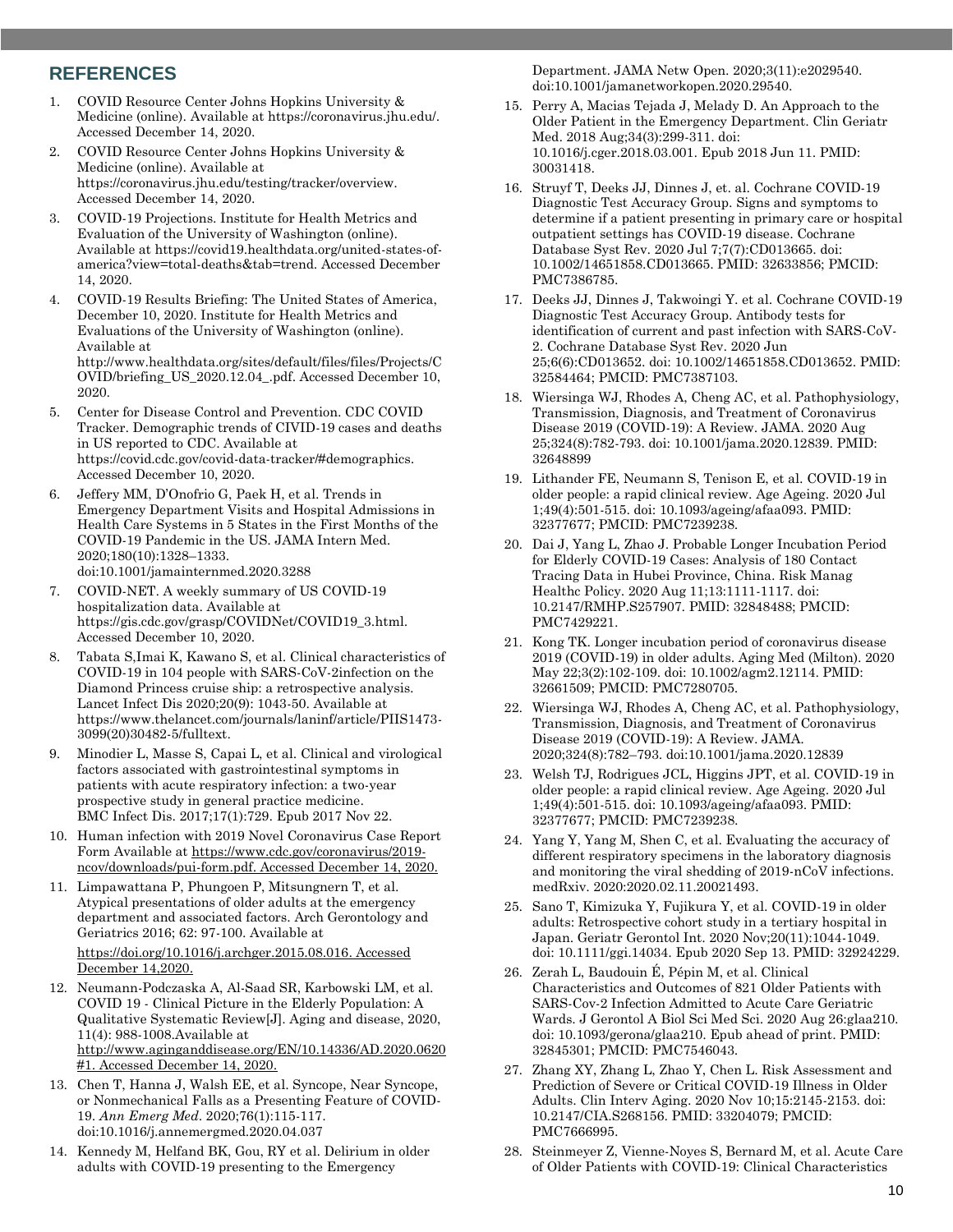and Outcomes. Geriatrics (Basel). 2020 Sep 27;5(4):E65. doi: 10.3390/geriatrics5040065. PMID: 32992602.

- 29. Bellou V, Tzoulaki I, Evangelou E, et al. Risk factors for adverse clinical outcomes in patients with COVID- a SR and MA. 2020 preprint not yet peer reviewed: Available at https://www.medrxiv.org/content/10.1101/2020.05.13.201004 95v1. Accessed December 11, 2020.
- 30. Richardson SJ, Carroll CB, Close J, et al. Research with older people in a world with COVID-19: identification of current and future priorities, challenges and opportunities. Age Ageing. 2020 Oct 23;49(6):901-906. doi: 10.1093/ageing/afaa149. PMID: 32584954; PMCID: PMC7454250.
- 31. Azzolino D, Saporiti E, Proietti M, et al. Nutritional Considerations in Frail Older Patients with COVID-19. J Nutr Health Aging. 2020;24(7):696-698. doi: 10.1007/s12603- 020-1400-x. PMID: 32744563; PMCID: PMC7256177.
- 32. Lauretani F, Ravazzoni G, Roberti MF, et al. Assessment and treatment of older individuals with COVID 19 multisystem disease: Clinical and ethical implications. Acta Biomed. 2020 May 11;91(2):150-168. doi: 10.23750/abm.v91i2.9629. PMID: 32420939; PMCID: PMC7569659.
- 33. Manca R, De Marco M, Venneri A. The Impact of COVID-19 Infection and Enforced Prolonged Social Isolation on Neuropsychiatric Symptoms in Older Adults With and Without Dementia: A Review. Front Psychiatry. 2020 Oct 22;11:585540. doi: 10.3389/fpsyt.2020.585540. PMID: 33192732; PMCID: PMC7649825.
- 34. Katz, A., Chateau, D., Enns, JE, Valdivia, J, Taylor, C, Walld, R, McCulloch, S. (2018). Association of the Social Determinants of Health with Quality of Primary Care. Annals of Family Medicine. May; 16(3): 217-224. doi: 10.1370/afm.2236.
- 35. Ausubel J. Older people are more likely to live alone in the US than elsewhere in the world. Pew Research Center, March 10, 20,2010. Available at: https://www.pewresearch.org/fact-tank/2020/03/10/olderpeople-are-more-likely-to-live-alone-in-the-u-s-thanelsewhere-in-the-world/. Accessed December 11, 2020.
- 36. Burke, RE, Hess, E, Baron, AE, Levy, C, Donze, JD. 2018. Predicting Adverse Events During a Skilled Nursing Facility Stay: A Skilled Nursing Facility Prognosis Score. J Am Geriatr Soc. May; 66(5): 930-936. Doi: 10.1111/jgs.15324. Epub 2018 Mar2.
- 37. MacLeod KE, Ragland DR, Prohaska TR, et al. Missed or Delayed Medical Care Appointments by Older Users of Nonemergency Medical Transportation. Gerontologist. 2015;55(6):1026-1037. doi:10.1093/geront/gnu002
- 38. Sanyaolu A, Okorie C, Marinkovic A, et al. Comorbidity and its Impact on Patients with COVID-19 [published online ahead of print, 2020 Jun 25]. SN Compr Clin Med. 2020;1-8. doi:10.1007/s42399-020-00363-4
- 39. Sanyaolu A, Okorie C, Marinkovic A, et al. Comorbidity and its Impact on Patients with COVID-19 [published online ahead of print, 2020 Jun 25]. SN Compr Clin Med. 2020;1-8. doi:10.1007/s42399-020-00363-4
- 40. Hewitt J, Carter B, Vilches-Moraga A, et al. The effect of frailty on survival in patients with COVID-19 (COPE): a multicenter, European, observational cohort study. Lancet Public Health 2020;5, e444-51. https://doi.org/10.1016/ S2468-2667(20)30146-8.
- 41. Centers for Disease Control and Prevention. Coronavirus (COVID-19) People With Certain Medical Conditions. Available at https://www.cdc.gov/coronavirus/2019 ncov/need-extra-precautions/people-with-medicalconditions.html. Accessed December 11, 2020.
- 42. Emergency Departments and Hospitals. Alzheimer's

Association (online) Available at:

https://alz.org/media/Documents/alzheimers-dementia-covid-19-public-health-eds-hospitals.pdf. Accessed November 28, 2020

- 43. Reinhard S, Drenkard K, Choula A, et al. They're not visitors: COVID-19 Visitor restrictionshighlight need for change July 28,2020. Available at https://blog.aarp.org/thinking-policy/theyre-not-visitorscovid-19-visitor-restrictions-highlight-need-for-change. Accessed December 11, 2020.
- 44. Wang Q, Xu R, Volkow ND. Increased risk of COVID-19 infection and mortality in people with mental disorders: analysis from electronic health records in the United States. World Psychiatry October 7, 2020. Available at: https://doi.org/10.1002/wps.20806. Accessed December 11,2020.
- 45. Zhu Y, Chen L, Ji H, Xi M, Fang Y, Li Y. The risk and prevention of novel coronavirus pneumonia infections among inpatients in psychiatric hospitals. Neurosci Bull 2020; 36: 299–302
- 46. Mental Health, Substance Use, and Suicidal Ideation During the COVID-19 Pandemic- United States, June 24-30, 2020. Center for Disease Control and Prevention (online) Available at: https://www.cdc.gov/mmwr/volumes/69/wr/mm6932a1.htm. Accessed December 11, 2020.
- 47. ACEP COVID-19 Field Guide. American College of Emergency Physicians (online). Available at: https://www.acep.org/corona/covid-19-field-guide/specialpopulations/behavioral-health-patients/. Accessed November 29, 2020.
- 48. Simon NM, Saxe GN, Marmar CR. Mental Health Disorders Related to COVID-19–Related Deaths. JAMA. 2020;324(15):1493–1494. doi:10.1001/jama.2020.19632
- 49. State Data and Policy Actions to Address Coronavirus. KFF. https://www.kff.org/coronavirus-covid-19/issue-brief/statedata-and-policy-actions-to-address-coronavirus/. Updated December 3, 2020. Accessed December 4, 2020.
- 50. McMichael TM, Currie DW, Clark S. et. al. Epidemiology of Covid-19 in a Long-term care facility in King County, Washington N. Engl. J. Med., 382 (2020): 2005-11. DOI: 10.1056/NEJMoa2005412
- 51. CMS posts guidance for implementing new testing requirements in nursing homes and labs. Available at https://www.cms.gov/newsroom/press-releases/cms-postsguidance-implementing-new-testing-requirements-nursinghomes-and-labs. Accessed December 14,2020.
- 52. Grabowski DC, Konetzka T, Mor V. We can't protect nursing homes ffrom COVID-19 without protecting everyone. Washington Post. Available at https://www.washingtonpost.com/opinions/2020/06/25/wecant-protect-nursing-homes-covid-19-without-protectingeveryone/. Accessed December 14, 2020.
- 53. Levine S, Bonner A, Perry A.et al. COVID-19 in older adults: Transfers between nursing homes and hospitals. March 27,2020 JGEM Available at: https://gedcollaborative.com/article/jgem-volume-1-issue-5/. Accessed December 11, 2020.
- 54. Advance Care Planning During a Crisis- Key information for nursing facility staff. Available at: https://www.optimisticcare.org/docs/pdfs/NH\_Advance\_Care\_Planning\_During\_a\_ Crisis.pdf. Accessed December 11, 2020.
- 55. CMS Emergency Declaration Waivers. Available at: https://www.cms.gov/files/document/summary-covid-19 emergency-declaration-waivers.pdf. Accessed Dec 5, 2020.
- 56. CDC Mitigating Hospital Bed Shortages: Available at: [https://www.cdc.gov/coronavirus/2019-ncov/hcp/relief-](https://www.cdc.gov/coronavirus/2019-ncov/hcp/relief-healthcare-facilities.html.%20Accessed%20Dec%205%202020)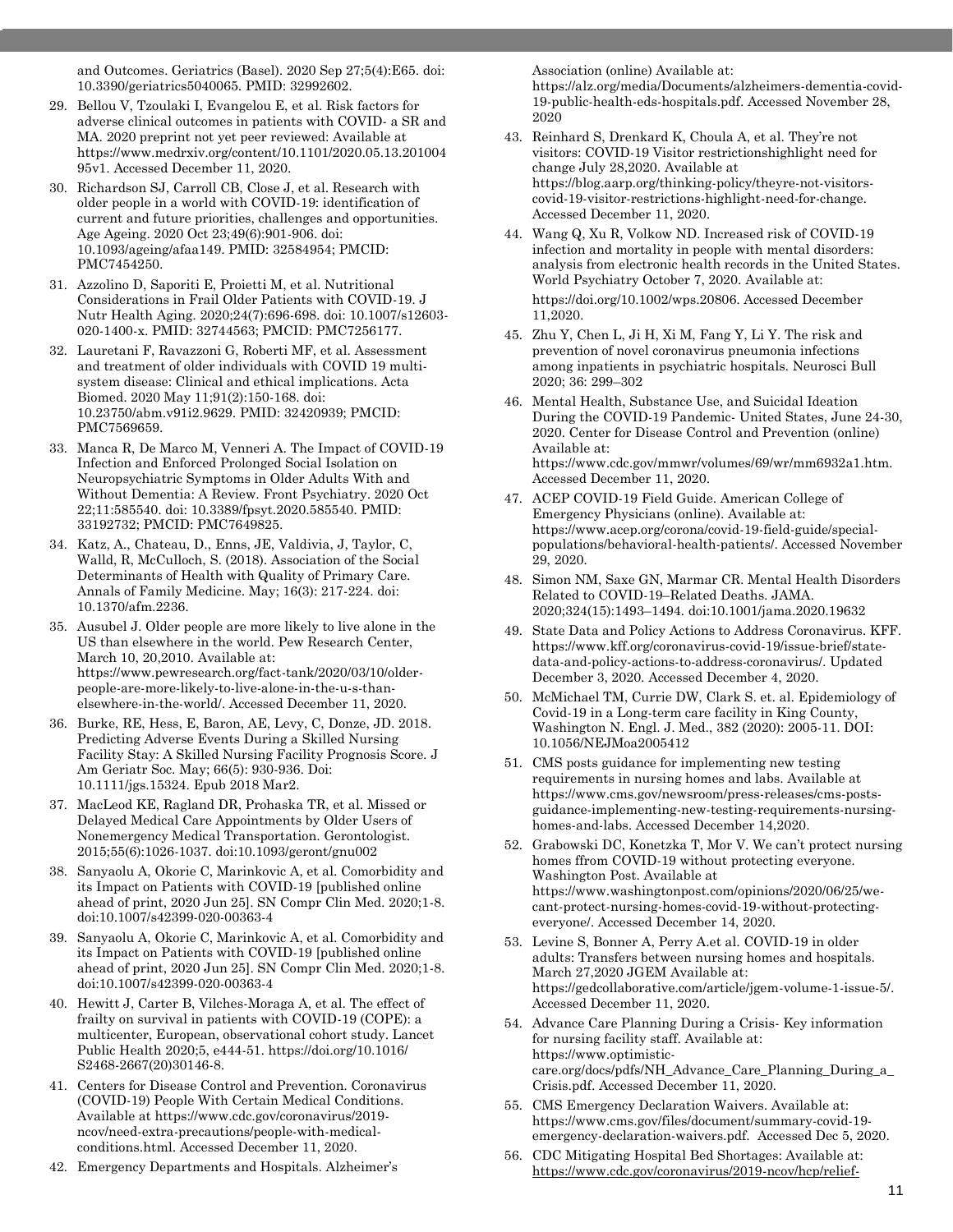[healthcare-facilities.html. Accessed Dec 5 2020.](https://www.cdc.gov/coronavirus/2019-ncov/hcp/relief-healthcare-facilities.html.%20Accessed%20Dec%205%202020)

- 57. Carlesso, Jenna. CT will open fourth recovery facility as COVID cases in nursing homes keep rising. CT Mirror. Nov 24, 2020. Available at: www.ctmirror.org/2020/11/24/ct-willopen-fourth-recovery-facility-as-covid-cases-in-nursinghomes-keep-rising/
- 58. CMS COVID States Toolkit. Available at: https://www.cms.gov/files/document/covid-toolkit-statesmitigate-covid-19-nursing-homes.pdf. Accessed Dec 5, 2020.
- 59. CDC Interim Guidance for Implementing Home Care. Available at: https://www.cdc.gov/coronavirus/2019 ncov/hcp/guidance-home-care.html. Accessed Dec 5, 2020.
- 60. Brown Zenobia, Messaoudi Choukri et al. Prompt Launch of a Rapid Transitions Care Model Prevents Rehospitalizations of COVID-19 Patients. NEJM Catalyst. Dec 3, 2020.
- 61. Livingston Shelby. Caring for oldest, sickest patients now a growth model. Modern Healthcare. Oct 31, 2020.
- 62. CDC Characterization of COVID-19 in Assisted Living Facilities-39 States, October 2020. Available at: https://www.cdc.gov/mmwr/volumes/69/wr/mm6946a3.htm. Accessed Dec 6, 2020.
- 63. Laosa Olga, Pedraza Laura et al. Rapid Assessment at Hospital Admission of Mortality Risk From COVID-19: The Role of Functional Status. JAMDA 2020;21:12:1798-1802.
- 64. Zimmerman Sheryl, Sloan Philip, Reed David. Dementia Prevalence and Care in Assisted Living. Health Affairs 2014;33:4:658-666.
- 65. National Academy For State Health Policy. Available at: https://www.nashp.org/states-launch-rapid-response-teamsto-curb-covid-19-outbreaks-in-nursing-homes/. Accessed Dec 6, 2020.
- 66. PA Department of Health Regional Response Health Collaboration Program. Available at: https://www.media.pa.gov/pages/DHS\_details.aspx?newsid= 569. Accessed Dec 7, 2020.
- 67. Bauchner H, Fontanarosa PB. Excess Deaths and the Great Pandemic of 2020. JAMA. 2020;324(15):1504–1505. doi:10.1001/jama.2020.20016
- 68. Tanne Janice Hopkins. Covid-19: At least two thirds of 225 000 excess deaths in US were due to virus BMJ 2020; 371 :m3948
- 69. Ko K, Kurliand M, Curtis K, et al. Launching an Emergency Department Tele – Health Program During COVID – 19. JGEM. May 11, 2020. Available at https://gedcollaborative.com/article/jgem\_vol1\_issue7/. Accessed December 11, 2020.
- 70. Joy K. How tele-triage models work to keep patients and clinicians safe. Health Tech April 30, 2020. Available at https://healthtechmagazine.net/article/2020/04/how-teletriage-models-work-keep-patients-and-clinicians-safeperfcon. Accessed December 11, 2020.
- 71. Emergency Triage, Treat, and Transport (ET3) Model Available at https://innovation.cms.gov/innovationmodels/et3. Accessed December 11, 2020
- 72. Russi CS, Heaton HS, Demaerschalk BM. Emergency medicine telehealth for COVID-19: Minimize frontline provider exposure and conserve personal protective equipment. Mayo Clin Proc. n October 2020;95(10):2065- 2068 [n https://doi.org/10.1016/j.mayocp.2020.07.025](https://doi.org/10.1016/j.mayocp.2020.07.025)
- 73. Grange ES, Neil EJ, Stoffel M,et al. Responding to COVID-19: The UW Medicine Information Technology Services Experience. Appl Clin Inform. 2020 Mar;11(2):265-275. doi: 10.1055/s-0040-1709715. Epub 2020 Apr 8. PMID: 32268390; PMCID: PMC7141898.
- 74. Billing and coding for COVID Care. ACEP COVID-19 Field Guide. Available at https://www.acep.org/corona/covid-19-

field-guide/business/billing-and-coding-for-covid-care/. Accessed December 11, 2020.

- 75. FDA Takes Key Action in Fight Against COVID-19 By Issuing Emergency Use Authorization for First COVID-19 Vaccine Available at https://www.fda.gov/news-events/pressannouncements/fda-takes-key-action-fight-against-covid-19 issuing-emergency-use-authorization-first-covid-19. Accessed December 12, 2020.
- 76. Polack FP, Thomas SJ, Kitchin N, et al. Safety and efficacy of the BNT162b2 Covid-19 vaccine. N Engl J Med. DOI: 10.1056/NEJMoa2034577.
- 77. Ramasamy MN, Minassian AM, Ewer KJ, et.al. Safety and immunogenicity of ChAdOx1 nCoV-19 vaccine administered in a prime-boost regimen in young and old adults (COV002): a single-blind, randomized, controlled, phase 2/3 trial, The Lancet, 2020. Available at https://doi.org/10.1016/S0140- 6736(20)32466-1. Accessed December 6, 2020.
- 78. Fact Sheet for healthcare professionals administering the vaccine (in the United States). Available at https://www.cvdvaccine.com/. Accessed December 12, 2020.
- 79. Dooling K, McClung N, Chamberland M, et al. The Advisory Committee on Immunization Practices' Interim Recommendation for Allocating Initial Supplies of COVID-19 Vaccine — United States, 2020. MMWR Morb Mortal Wkly Rep. ePub: 3 December 2020. DOI: http://dx.doi.org/10.15585/mmwr.mm6949e1external icon.
- 80. Center for Disease Control and Prevention. Coronavirus Disease 2019 (COVID-19). Ensuring the COVID-19 Vaccines Work. Available at https://www.cdc.gov/coronavirus/2019 ncov/vaccines/effectiveness.html. Accessed December 14, 2020.
- 81. Center for Disease Control and Prevention. Coronavirus Disease 2019 (COVID-19). Frequently asked questions about COVID-19 vaccination. Available at https://www.cdc.gov/coronavirus/2019 ncov/vaccines/faq.html. Accessed December 10, 2020.
- 82. Center for Disease Control and Prevention. Coronavirus Disease 2019 (COVID-19). Ensuring the safety of COVID-19 vaccines in the United States. Available at https://www.cdc.gov/coronavirus/2019 ncov/vaccines/safety.html. Accessed December 10, 2020.

#### **APPENDIX 1- ADDITIONAL RESOURCES**

- 1) Center for Disease Control and Prevention (CDC)- COVID-19 www.cdc.gov/coronavirus/2019-ncov/index.html
- 2) Johns Hopkins- COVID Resource Center coronavirus.jhu.edu/
- 3) Alzheimer's Association www.alz.org/
- 4) Vital Talk www.vitaltalk.org/
- 5) Geriatric Emergency Department Collaborative (GEDC) www.gedcollaborative.com/
- 6) University of Washington Institute for Health Metrics and Evaluation www.healthdata.org/
- 7) American College of Emergency Physicians (ACEP) www.acep.org/